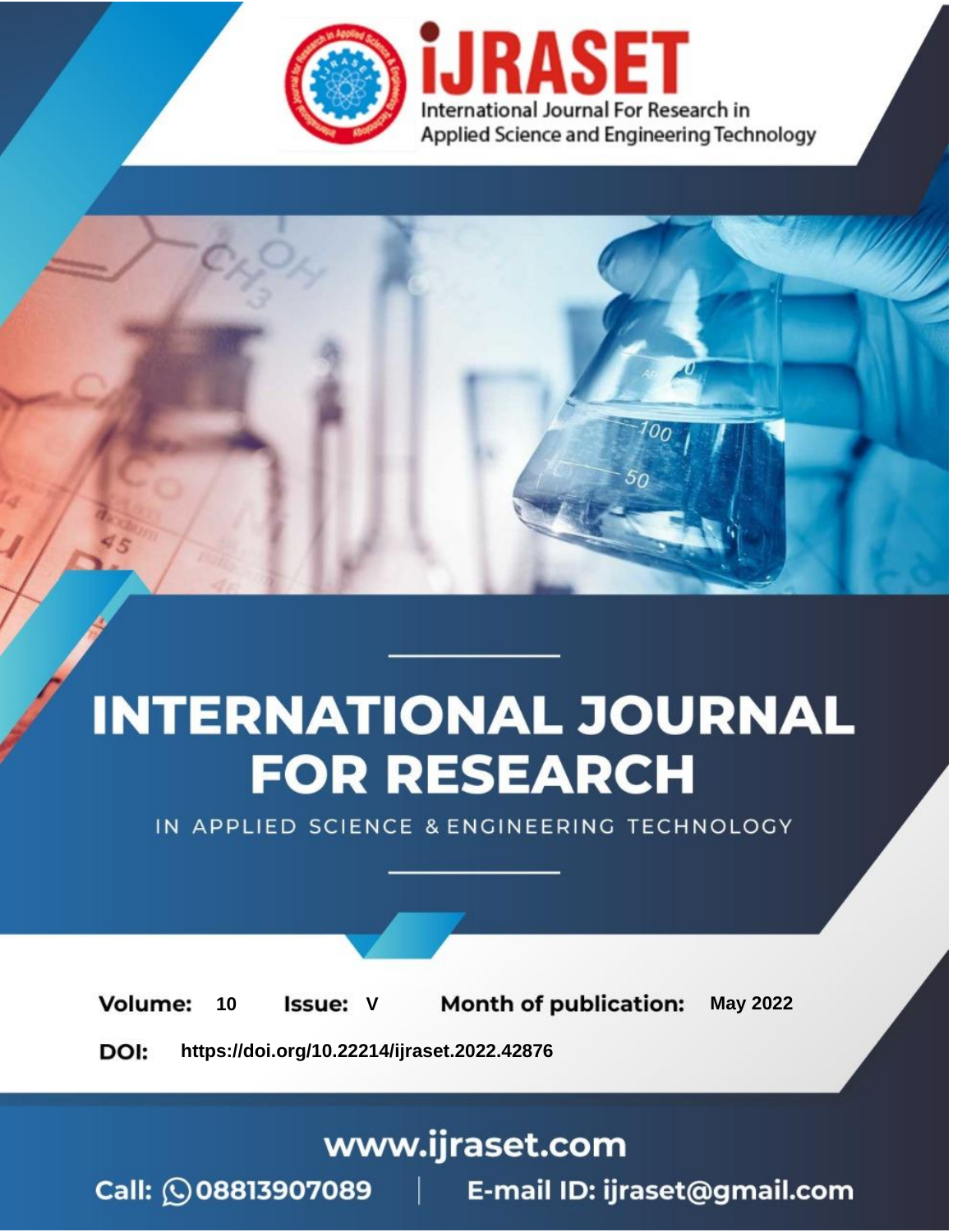

International Journal for Research in Applied Science & Engineering Technology (IJRASET**)**  *ISSN: 2321-9653; IC Value: 45.98; SJ Impact Factor: 7.538*

 *Volume 10 Issue V May 2022- Available at www.ijraset.com*

# **Rainfall Prediction using Machine Learning**

Vikas Kumar<sup>1</sup>, Vishal Kumar Yadav<sup>2</sup>, Er. Sandeep Dubey<sup>3</sup> *1, 2Department of Computer Science and Engineering*

*<sup>3</sup>Guide*

*Abstract: In India, Agriculture contributes major role to Indian economy. For agriculture, Rainfall is important but during these days' rainfall prediction has become a major challenging problem. Good prediction of rainfall provides knowledge and know in advance to take precautions and have better strategy about theirs crops. Global warming is also having severe effect on nature as well as mankind and it accelerates the change in climatic conditions. Because of its air is getting warmer and level of ocean is rising, leads to flood and cultivated field is changing into drought. Due to adverse climatic change leads to unseasonable and unreasonable amount of rainfall. To predict Rainfall is one of the best techniques to know about rainfall and climate. The main aim of this study revolves around providing correct climate description to the clients from various perspectives like agriculture, researchers, generation of power etc. to grasp the need of transformation in climate and its parameters like temperature, humidity, precipitation, wind speed that eventually directs to projection of rainfall. Rainfall also depends on geographic locations hence is an arduous task to predict. Machine Learning is the evolving subset of an AI, that helps in predicting the rainfall. In this research paper, we will be using UCI repository dataset with multiple attributes for predicting the rainfall. The main aim of this study is to develop the rainfall prediction system and predict the rainfall with better accuracy with the use of Machine Learning classification algorithms.* 

*Keywords: Rainfall Prediction system, Machine Learning, Dataset, Classification algorithms.*

# **I. INTRODUCTION**

Rainfall projection is utmost necessary all over world and it plays a key role in human life. It's cumbersome responsibility of meteorological department to analyze the frequency of rainfall with precariousness. It is difficult to forecast the rainfall precisely with varying atmospheric condition. It is conjectured to predict the rainfall for both summer and rainy seasons. This is the primary reason because of this there is necessity to analyse about the algorithms adaptable for rainfall prediction. One of such skilled and effective technologies is Machine Learning, "Machine Learning is a way of manipulating and extraction of implicit, previously unknown and known and potential useful information about data". Machine Learning is colossal and deep field and its scope and implementation is increasing day by day.

Machine learning covers various classifiers of Supervised, Unsupervised and Ensemble Learning which are used to predict and find the accuracy of the given dataset. We can use that knowledge in our project of Rainfall Prediction System as it will help a lot of people. Various Machine Learning algorithms such as Logistic Regression, Decision Tree, K-Nearest Neighbor, Random Forest are compared to find the most accurate model. Here the rainfall dataset from the UCI repository is used. In this research a discussion and comparison of the existing classification techniques is made. The paper also mentions scope of future research and different advancement possibilities.

The objective of this research paper is to predict the Rainfall of a location based on input parameters that will be provided by the user. The parameters include date, location, maximum temperature, minimum temperature, humidity, wind direction, evaporation etc. These rainfall attributes are trained under four algorithms: Logistic regression, KNN, Decision Tree and Random Forest. Most efficient of these algorithms are Random Forest and KNN which give us the accuracy of approximately 88%. And, finally we will predict the rainfall status of that particular place.

# **II. LITERATURE REVIEW**

The primary aim of this paper is to study the different approaches as given by authors and to develop a real time rainfall prediction system which overcomes the shortcomings of previous methods and to give the best and accurate solution. The system [1] predicts the rainfall of Udupi district from the Karnataka state of India. BPNN with cascade feed forward neural networks technique is used. The network shows better accuracy when compared to BPNN. This system might not work accurately for a long period prediction of rainfall.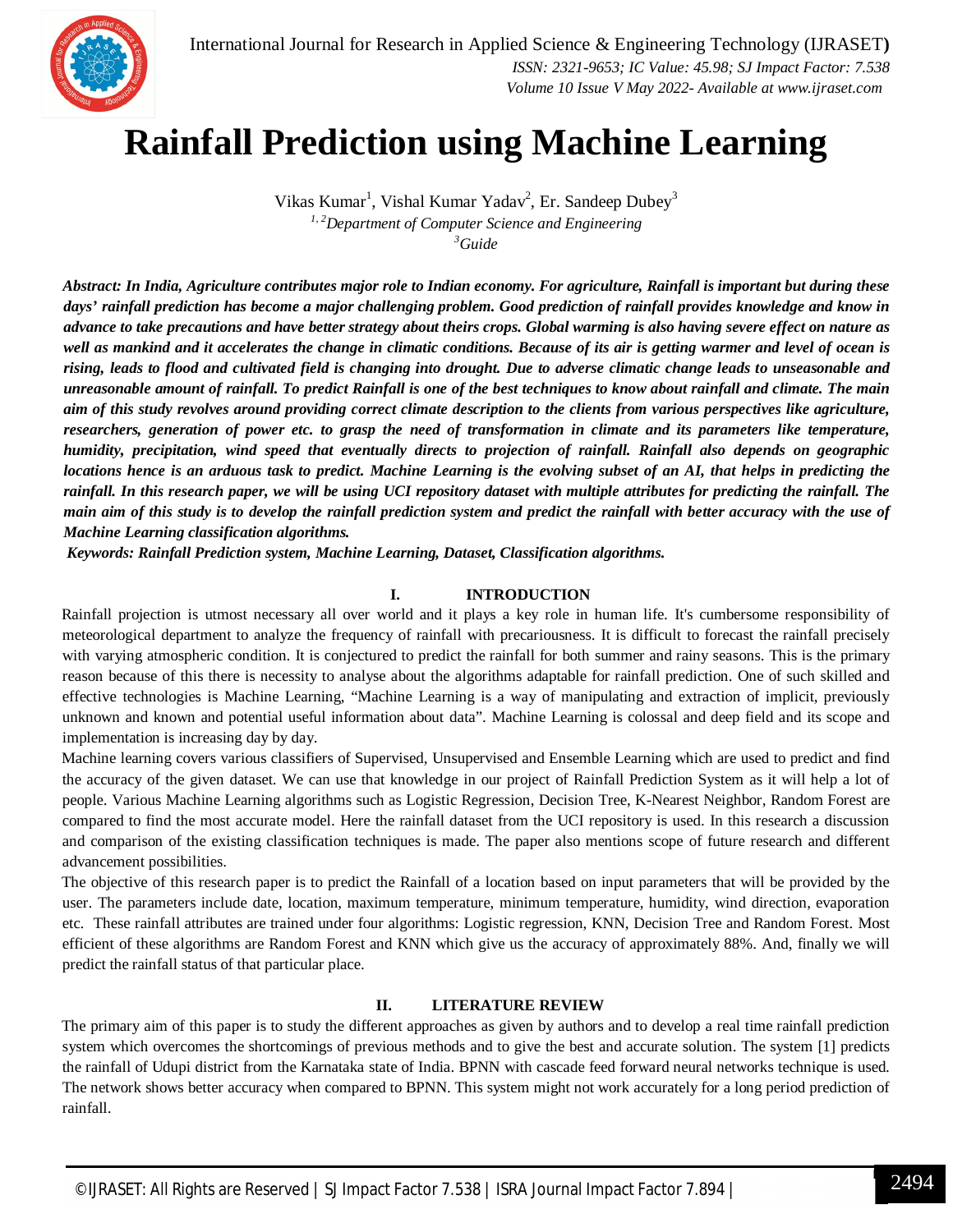

International Journal for Research in Applied Science & Engineering Technology (IJRASET**)**  *ISSN: 2321-9653; IC Value: 45.98; SJ Impact Factor: 7.538*

 *Volume 10 Issue V May 2022- Available at www.ijraset.com*

The system [2] G. Geetha and R. Selvaraj used ANN model for predicting monthly rainfall over Chennai region and took various attributes of weather such as maximum and minimum temperature, and relative humidity, wind speed, wind direction. They analysed the data and predicted weekly rainfall over selected regions of Chennai. Prediction using ANN gives good accuracy than multiple linear regression model. This algorithm works on two passes: forward pass and backward pass. Input is passed to the forward layer and it is propagated to next layer through network. Finally, outcome is produced at backword layer after analysing the result of previous layer. Paper proposed by [3] introduced rainfall prediction system using deep mining KNN technique. A single K value is given which is used to find the total number of nearest neighbors that helps to determine the class label for unknown data. Similar parameters are clustered into same type of cluster and thus with the help of KNN we determine the class or category of a specific datasets. This algorithm does not require time for training of classification or regression. This system may not lead to good accuracy if the incorrect value of K is picked.



**III. PROPOSED METHODOLOGY**

# *A. Data Exploration and Analysis*

Data analysis is done to achieve certainty of future result to be close so that prediction is valid and correctly interpreted. This certainty can be gained only after raw data is verified and checked for abnormality thus ensuring that the data was gathered without any errors. It also helps in finding the data which contains irrelevant features for prediction model.

# *B. Data Pre-processing*

Data pre-processing is a data mining technique that converts raw and inconsistent data into useful understandable format for the model. Raw data is inconsistent and incomplete and contains missing features along with many errors. As per data exploration and analysis we have learned that raw data for our model contains many null values which must be replaced with their mean value. We can also handle the missing values either by deleting irrelevant column or row. Encoding of categorical data is done as model is based on mathematical equations and calculations hence it is necessary to convert these categorical data into numeric. Feature selection is also the part of pre-processing in which we select only those features which contributes to our rainfall prediction model thus helps in reducing training time and increases accuracy of the model. Feature scaling is the final stage in pre-processing in independent variables are brought into specific range so that no any variable dominates the other variable.

# *C. Modelling*

Initially in the proposed model, redeemed weather data is cleaned, then it is pre-processed and then arranged. Finally, rainfall data is designated into various categories as per Indian Meteorological Department guidelines. In this paper we have come up with an approach for the prediction of rainfall using Machine Learning classification algorithms. The pre-processed data is segregated into 70% training and 30% for testing. Four different Machine Learning Algorithms are applied on the portioned data and after that each result is analysed and final accurate result is displayed. The working of the individual classifiers is explained in the proceeding section.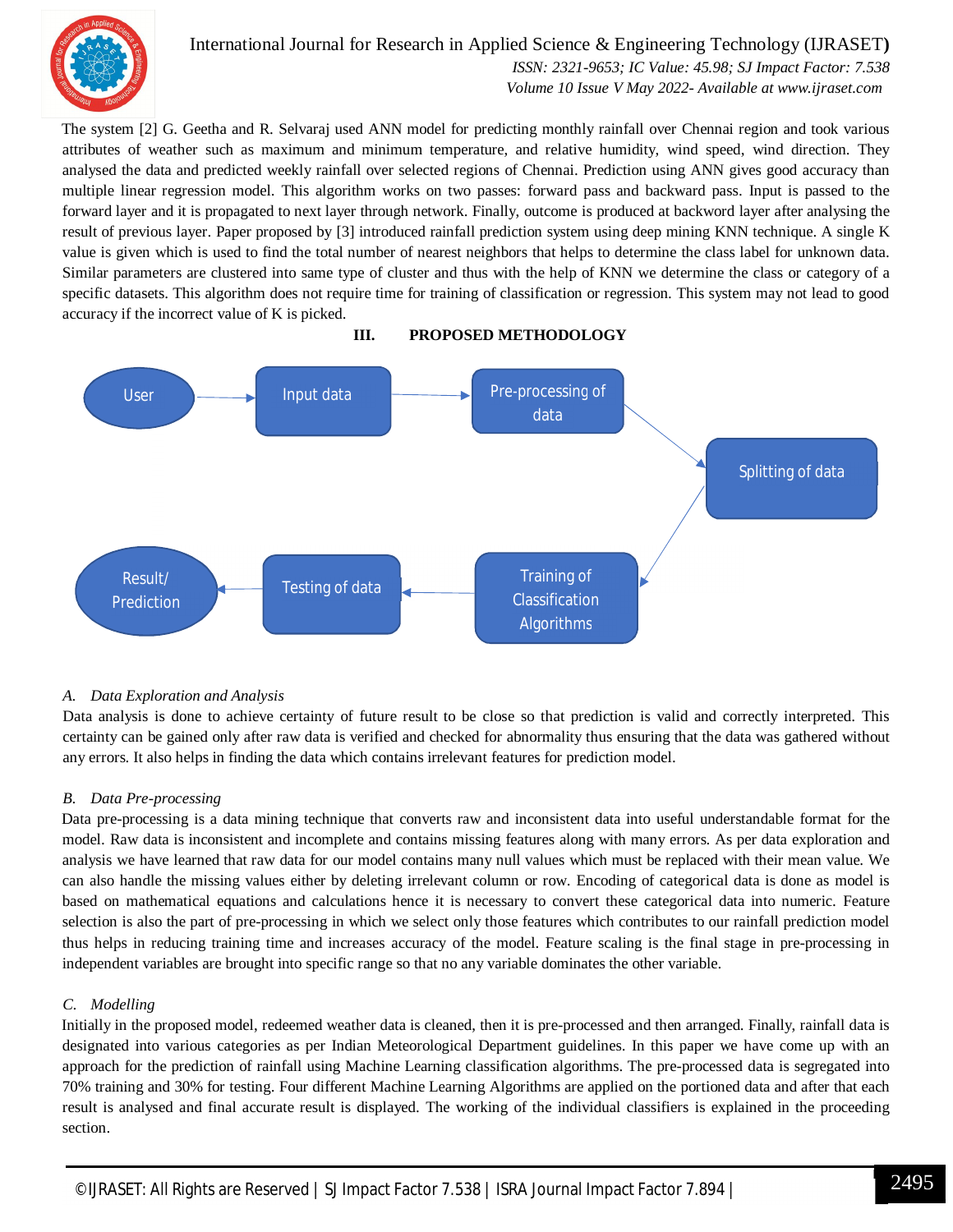# International Journal for Research in Applied Science & Engineering Technology (IJRASET**)**



 *ISSN: 2321-9653; IC Value: 45.98; SJ Impact Factor: 7.538 Volume 10 Issue V May 2022- Available at www.ijraset.com*

- *1) Logistic Regression:* Logistic regression is a supervised learning classification algorithm used to predict the probability of a given target variable. The nature of target or dependent variable is branched, there would be only two possibility of classes 0 for failure and 1 for success.
- *2) K-Nearest Neighbor (K-NN):* K-Nearest Neighbor is one of the simplest Machine Learning algorithms based on Supervised Learning technique. K-NN algorithm considers the similarity between the new case/data and available cases and put the new case into the category that is mostly related to the available categories. It classifies objects dependent on nearest neighbor. It groups the named points and uses them on how to mark another point. The similar data is clustered and it is possible to fill the null values of data using K-NN. As soon as these missing values are filled, we apply ML techniques to the data set. It's possible to obtain better accuracy by utilizing various combinations of these algorithms.
- *3) Random Forest:* Random Forest is a supervised learning algorithm which is used for both classification as well as regression thus by creating decision trees on the data samples.
- *1)* Step 1**-**There is a selection of random samples from a given dataset.
- *2)* Step 2 It constructs decision tree for each data sample and then it will predict from every decision tree.
- *3)* Step 3 After that voting will be performed on each predicted result.
- *4*) Step 4 − At last, select the most voted prediction result as the final prediction result.
- *5) Decision Tree:* This classification algorithm that works on categorical as well as numerical data is a Decision tree algorithm. It creates tree-like structures and is very easy to implement, analyse the data in tree-shaped graph.

This algorithm helps in splitting the data into two or more related sets based on the most important indicators. First, we calculate the entropy of each attribute and then the data is divided, with predictors having maximum information gain or minimum entropy: The results obtained are easier to read and interpret. This algorithm has higher accuracy in comparison to other algorithms as it analyses the dataset in the tree-like graph.

- *D. Evaluation*
- *1) Accuracy:* It is the ratio of number of correct outputs to the total number of input samples.
- *2) Precision:* It is the number of correct positive correct results divided by the number of positive results predicted by the classifiers.

### **IV. RESULT AND ANALYSIS**

The focus of this research paper is to design a model and analyse the performance of various Machine Learning algorithms and predict the most accurate algorithm for the predicting of rainfall. This research was done using techniques of Logistic Regression, Random Forest, Decision Tree, K-Nearest Neighbor on the dataset. For the experimental purpose we have given the actual real time values of maximum and minimum temperature, relative humidity, wind speed etc. Dataset was segregated into training and testing data and after those models were trained and the accuracy score was noted and analysed before final prediction. A comparison of the performance of the algorithms are represented below and their accuracy scores are shown in the table.

| Method               | <b>Classification Accuracy</b> | Precision |
|----------------------|--------------------------------|-----------|
| <b>Random Forest</b> | 88.21                          | 0.844     |
| KNN $(n=27)$         | 87.36                          | 0.791     |
| Decision Tree        | 73.67                          | 0.16      |
| Logistic Regression  | 84.63                          | 0.732     |

Fig.1 Accuracy on 30% test data.

# **V. ADVANTAGES**

- *1)* Water resources can be managed efficiently by using rainfall prediction system.
- *2)* Regions can be evacuated if flood are expected.
- *3)* It helps in taking appropriate measures to efficiently manage water resources, crop productivity and no wastage of any resources.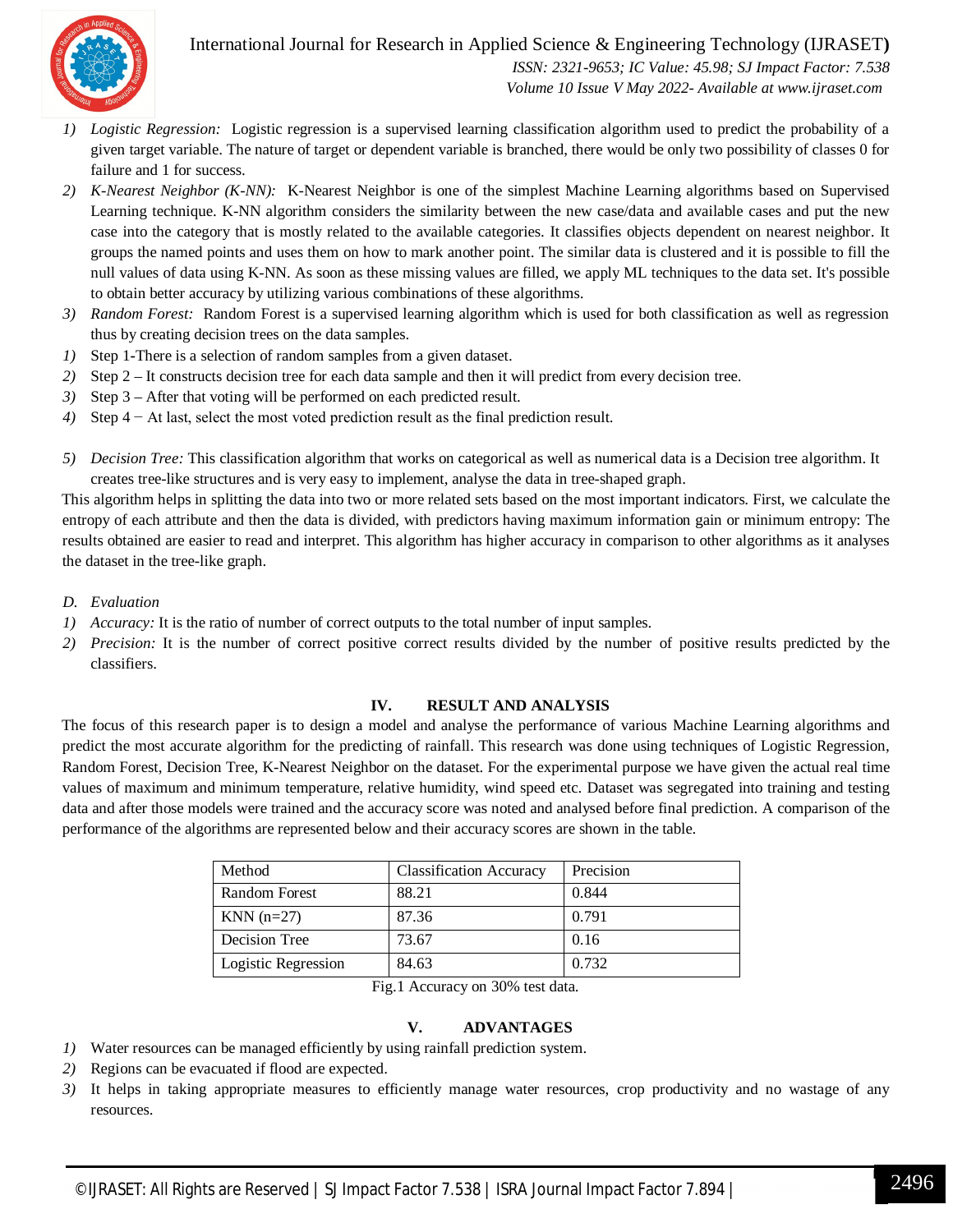International Journal for Research in Applied Science & Engineering Technology (IJRASET**)**



 *ISSN: 2321-9653; IC Value: 45.98; SJ Impact Factor: 7.538 Volume 10 Issue V May 2022- Available at www.ijraset.com*

### **VI. CONCLUSION**

The overall aim is to define various ML techniques that are useful in predicting rainfall. The goal of this research is to design accurate and efficient model by applying lesser number of attributes and tests. Firstly, the data is pre-processed and then it is used in the model. K-Nearest Neighbor with 87% and Random Forest classifier with approximately 88% are the most efficient classification algorithms. However, Decision Tree classifier gives the least accuracy with 73%. We can further expand this research covering other ML techniques such as time series, clustering and association rules and other ensemble techniques. Taking into consideration the limitations of this study, there is a need to build more complex and combination of models to get higher accuracy for rainfall prediction system. Study can also be formulated using greater articulate monitoring for particular area and create this kind of model for enormous dataset so that calculation rate can be increased with better precision and with more accuracy.

#### **REFERENCES**

- [1] Kumar Abhishek. Abhay Kumar, Rajeev Ranjan, Sarthak Kumar," A Rainfall Prediction Model using Artificial Neural Network", 2012 IEEE Control and System Graduate Research Colloquium (ICSGRC2012), pp. 82-87, 2012.
- [2] G. Geetha and R. S. Selvaraj, "Prediction of monthly rainfall in Chennai using Back Propagation Neural Network model," Int. J. of Eng. Sci. and Technology, vol. 3, no. 1, pp. 211 213, 2011.
- [3] Zahoor Jan, Muhammad Abrar, Shariq Bashir and Anwar M Mirza, "Seasonal to interannual climate prediction using data mining KNN technique", International Multi-Topic Conference, pp. 40-51, 2008.
- [4] Elia Georgiana Petre, "A decision tree for weather prediction", Seria Matematica Informatica] Fizic, no. 1, pp. 77-82, 2009.
- [5] Gupta D, Ghose U. A Comparative Study of Classification Algorithms for Forecasting Rainfall. IEEE. 2015.
- [6] Wang J, Su X. An improved K-Means clustering algorithm. IEEE. 2014.
- [7] Rajeevan, M., Pai, D. S., Anil Kumar, R. & Lal, B. New statistical models for long-range forecasting of southwest monsoon rainfall over India. Clim. Dyn. 28, 813–828 (2007).
- [8] Mishra, V., Smoliak, B. V., Lettenmaier, D. P. & Wallace, J. M. A prominent pattern of year-to-year variability in Indian Summer Monsoon Rainfall. Proc. Natl Acad. Sci. USA 109, 7213–7217 (2012).
- [9] Thirumalai, C., Harsha, K. S., Deepak, M. L., & Krishna, K. C. (2017). Heuristic prediction of rainfall using machine learning techniques. 2017 International Conference on Trends in Electronics and Informatics (ICEI).